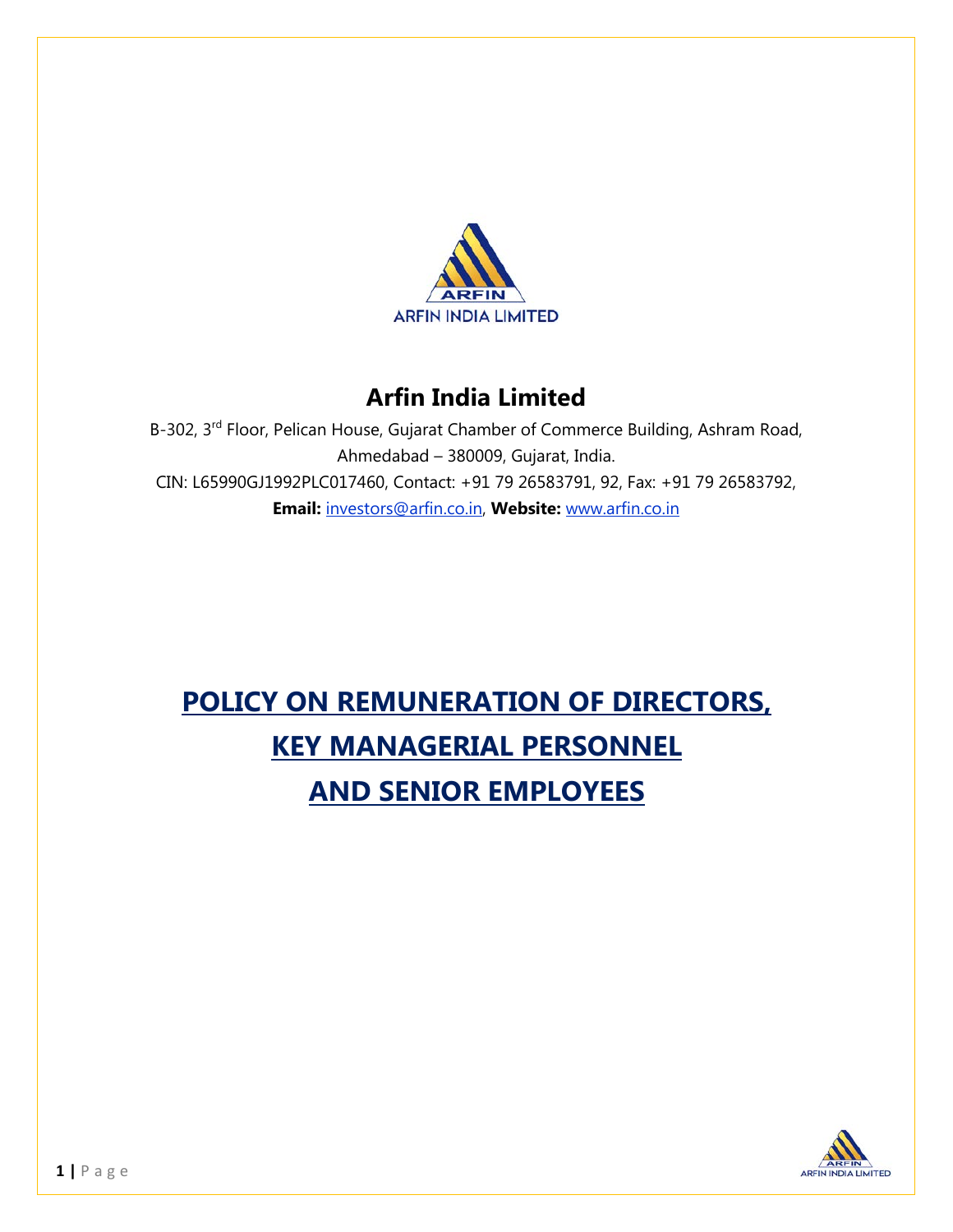#### **Background**

**Arfin India Limited** (hereinafter referred as the 'Company') practices a corporate culture that is based on the tenets of trusteeship, empowerment, accountability, control and ethical practices with transparency at its core for creation of maximum value for the stakeholders.

## **Brief Overview under Companies Act 2013 [Section 178 and Companies [Meetings of Board and its Powers] Rules 2014]**

- Constitution of the Nomination and Remuneration Committee consisting of three or more non-executive directors out of which not less than one-half shall be independent directors.
- The Nomination and Remuneration Committee shall identify persons who are qualified to become Directors and who may be appointed in Senior Management in accordance with the criteria laid down, recommend to the Board their appointment and removal and shall carry out evaluation of every Director's performance.
- The Nomination and Remuneration Committee shall formulate the criteria for determining qualifications, positive attributes and independence of a Director and recommend to the Board a policy, relating to the Remuneration for the Directors, Key Managerial Personnel and Senior Management Personnel i.e. Employees at one level below the Board including functional heads.
- The Nomination and Remuneration Committee shall, while formulating the policy ensure that:—
	- the level and composition of remuneration is reasonable and sufficient to attract, retain and motivate Directors of the quality required to run the company successfully;
	- relationship of remuneration to performance is clear and meets appropriate performance benchmarks; and
	- remuneration to Directors, Key Managerial Personnel and Senior Management involves a balance between fixed and incentive pay reflecting short and long-term performance objectives appropriate to the working of the Company and its goals.
- Such policy shall be disclosed in the Board's Report.

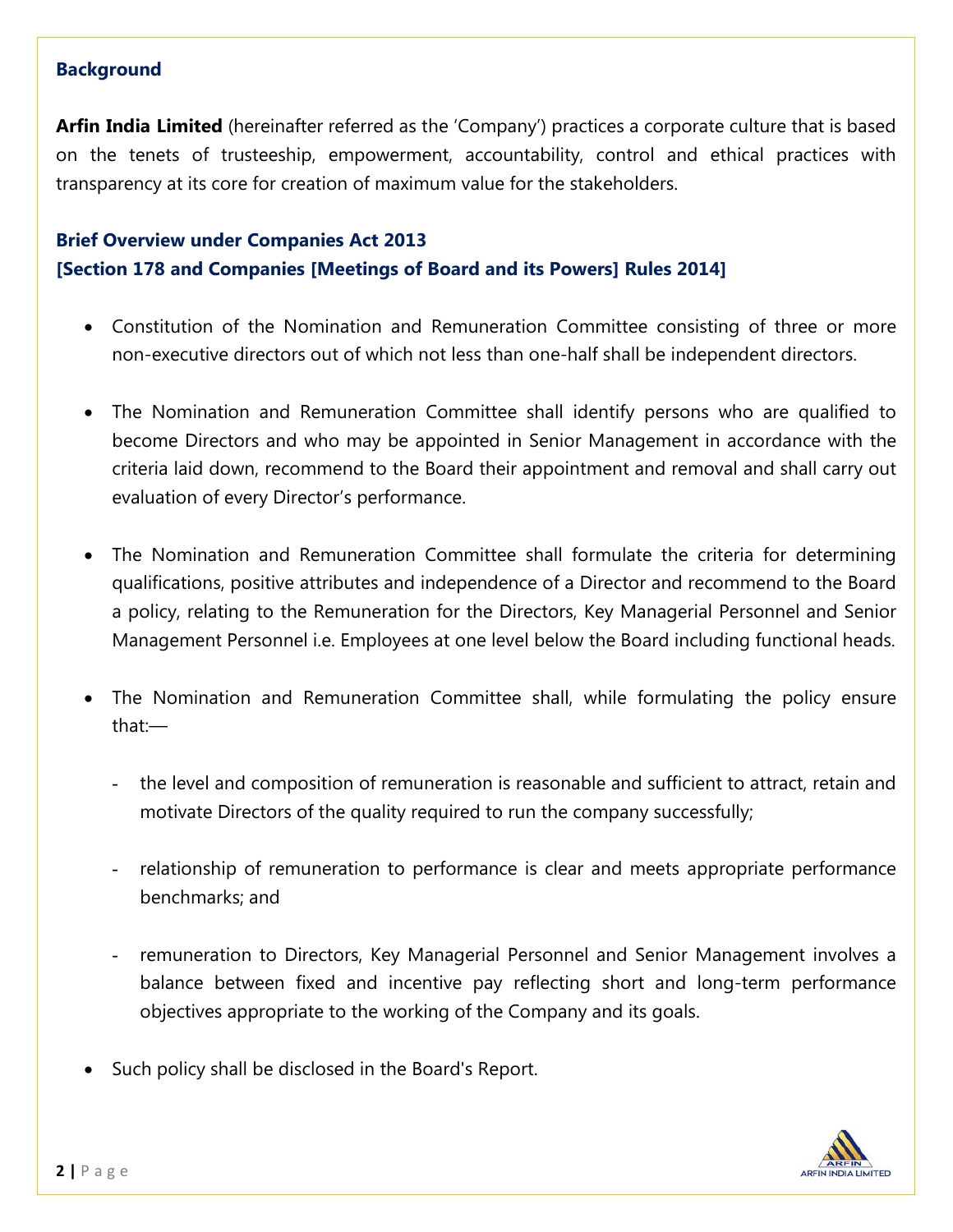## **Brief Overview of the Regulation 19 the SEBI (Listing Obligations and Disclosure Requirements) Regulations, 2015**

#### **Nomination and Remuneration Committee**

- A. The Company shall set up a Nomination and Remuneration committee which shall comprise at least three directors, all of whom shall be non-executive directors and at least half shall be independent. Chairman of the committee shall be an independent director.
- B. The role of the committee shall, *inter-alia*, include the following:
	- formulation of the criteria for determining qualifications, positive attributes and independence of a Director and recommend to the Board of Directors a policy relating to, the Remuneration of the Directors, Key Managerial Personnel and Other Employees;
	- formulation of criteria for evaluation of performance of Independent Directors and the Board of Directors;
	- devising a policy on Diversity of Board of Directors;
	- identifying persons who are qualified to become Directors and who may be appointed in Senior Management in accordance with the criteria laid down, and recommend to the Board of Directors their appointment and removal.
	- whether to extend or continue the term of appointment of the Independent Director, on the basis of the report of performance evaluation of Independent Directors.

The Company shall disclose the Remuneration Policy and the Evaluation Criteria in its Annual Report.

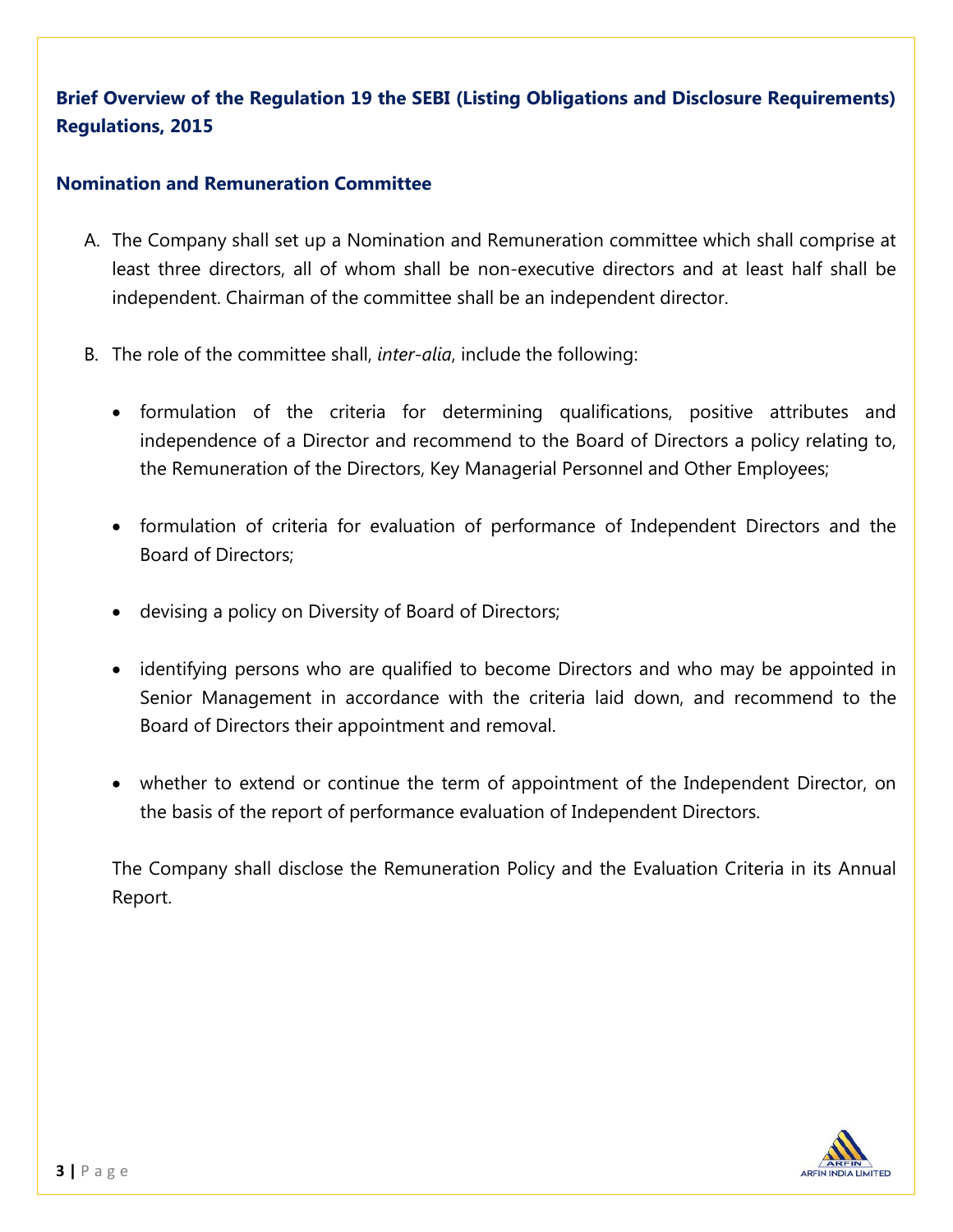#### **Members of the Committee and KMPs of the Company**

- The Company has constituted a Nomination and Remuneration Committee of the Board of Directors (Board). Members of the Committee are as follows:
	- Mr. Mukesh Chowdhary Independent Director (DIN: 00025877)– Chairman
	- Mr. Hardik Hundia Independent Director (DIN: 02022246) Member
	- Mr. Jitendra Shah Independent Director (DIN: 08781998) Member
- Key Managerial Personnel (KMP) consists of Executive Chairman & Whole Time Director, Managing Director, Company Secretary & Compliance Officer and Chief Financial Officer of the Company.

#### **Terms of Reference of Nomination and Remuneration Committee**

- Formulation of the criteria for determining qualifications, positive attributes and independence of a Director and recommend to the Board of Directors a policy relating to, the Remuneration of the Directors, Key Managerial Personnel and Other Employees;
- Act as Selection and Compensation Committee to evaluate suitability of candidates for various Senior Positions and determine appropriate compensation package for them. Selection of related persons whether or not holding place of profit in the Company to be carried out strictly on merit and where applicable, be subjected to review by the Audit Committee of and / or the Board with approval at each stage being obtained by disinterested Independent Directors only.
- Identify persons who are qualified to become Directors and who may be appointed in Senior Management in accordance with the criteria laid down, and recommend to the Board of Directors their appointment and removal.
- Removal should be strictly in terms of the applicable laws and in compliance of principles of natural justice.
- Formulation of criteria for evaluation of Independent Directors and the Board.
- Devising a policy on Diversity of Board of Directors.

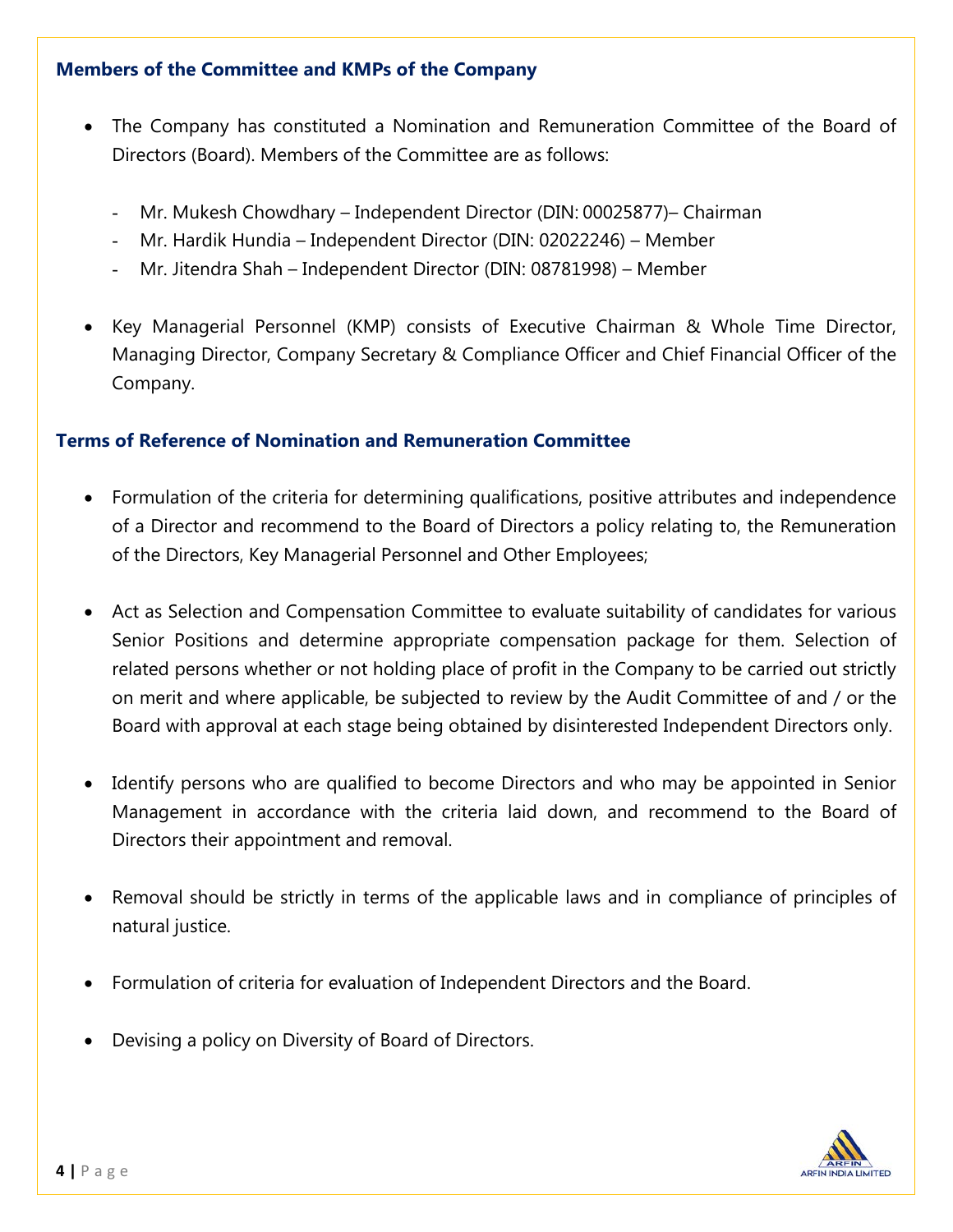- Recommend to the Board, remuneration including salary, perquisite and commission to be paid to the Company's Executive Directors on an annual basis or as may be permissible by laws applicable.
- Recommend to the Board, the Sitting Fees payable for attending the meetings of the Board / Committee thereof, and, any other benefits such as Commission, if any, payable to the Non-Executive Directors.
- Setting the overall Remuneration Policy and other terms of employment of Directors, wherever required.

## **Criteria for Determining the Following Qualifications for Appointment of Directors (including Independent Directors):**

- Persons of eminence, standing and knowledge with significant achievements in business, professions and / or public service.
- Their financial or business literacy / skills.
- Appropriate other qualification / experience to meet the objectives of the Company.

The Nomination and Remuneration Committee shall have discretion to consider and fix any other criteria or norms for selection of the most suitable candidates.

#### **Positive Attributes of Directors (including Independent Directors):**

- Directors are to demonstrate integrity, credibility, trustworthiness, ability to handle conflict constructively, and the willingness to address issues proactively.
- Willingness to devote sufficient time and attention to the Company's business and discharge their responsibilities.
- To assist in bringing independent judgment to bear on the Board's deliberations especially on issues of strategy, performance, risk management, resources, key appointments and standards of conduct.

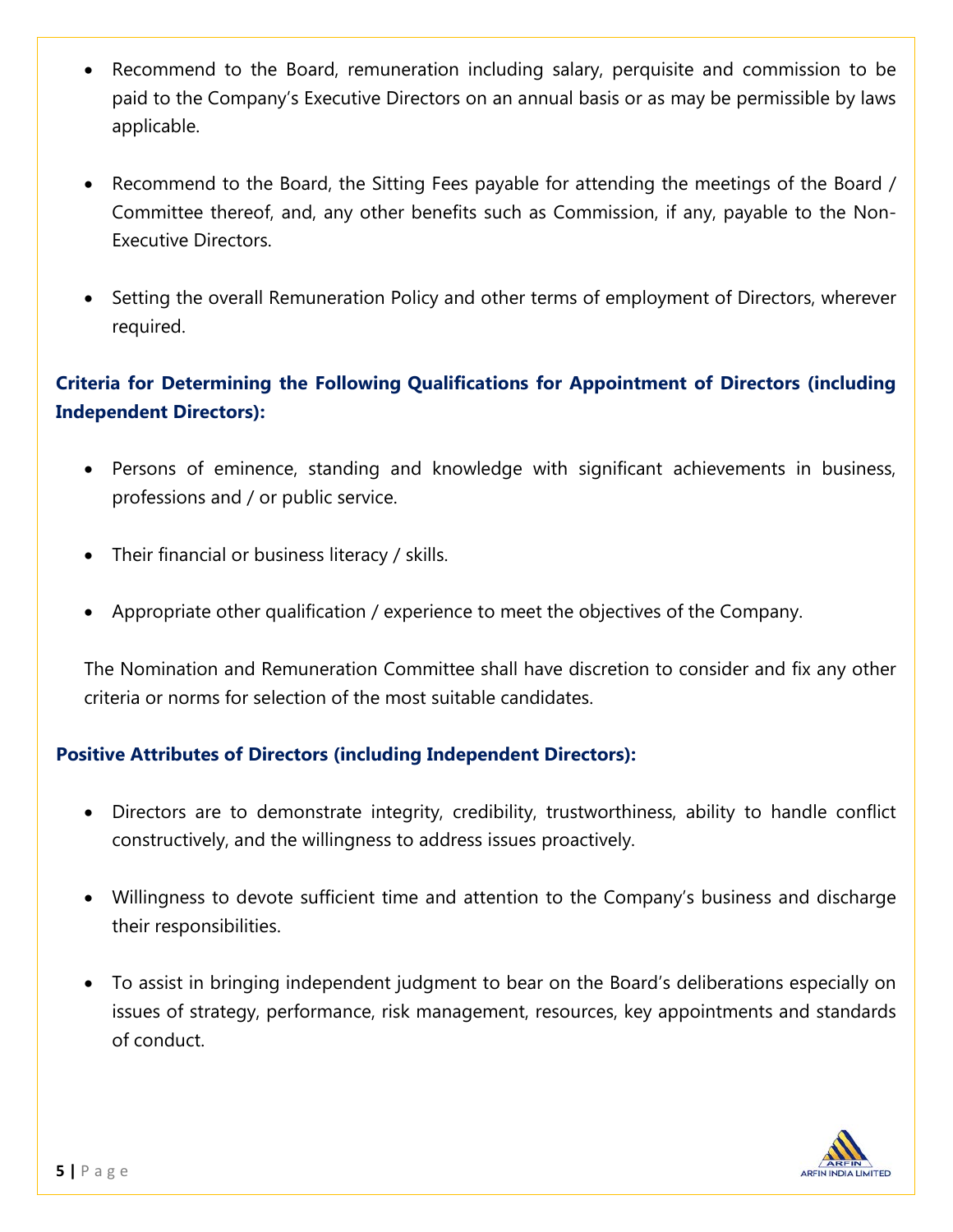- Ability to develop a good working relationship with other Board members and contribute to the Board's working relationship with the senior management of the Company.
- To act within their authority, assist in protecting the legitimate interests of the Company, its shareholders and employees.
- Independent Directors to meet the requirements of the Companies Act, 2013 read with the Rules made there under and provisions of the SEBI (Listing Obligations and Disclosure Requirements) Regulations, 2015 as amended from time to time.

#### **Criteria for Appointment of KMP / Senior Management:**

- To possess the required qualifications, experience, skills and expertise to effectively discharge their duties and responsibilities.
- To practice and encourage professionalism and transparent working environment.
- To build teams and carry the team members along for achieving the goals / objectives and corporate mission.
- To adhere strictly to code of conduct.

### **Policy Relating to Remuneration of Directors, KMP and Senior Management Personnel:**

- To ensure that the level and components of remuneration is reasonable and sufficient to attract, retain and motivate Directors, KMP and other employees of the quality required to run the Company successfully.
- No director / KMP/ other employee is involved in deciding his or her own remuneration.
- The trend prevalent in the similar industry, nature and size of business is kept in view and given due weightage to arrive at a competitive quantum of remuneration.
- It is to be ensured that relationship of remuneration to the performance is clear and meets appropriate performance benchmarks which are unambiguously laid down and communicated.